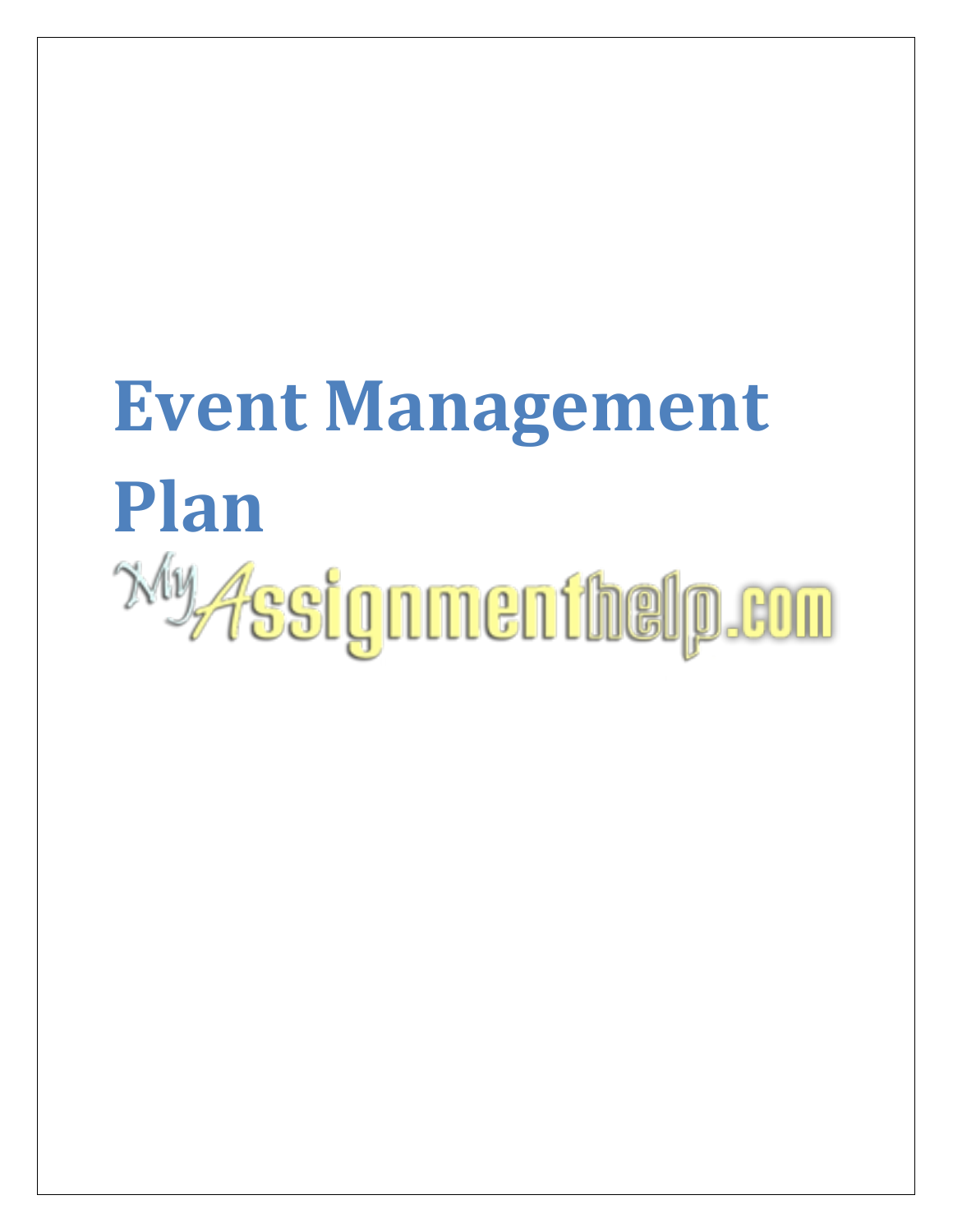# **Table of Contents**

 $\hat{\mathbf{v}}$ 

| <b><i>My Assignmenthelp.com</i></b> |  |
|-------------------------------------|--|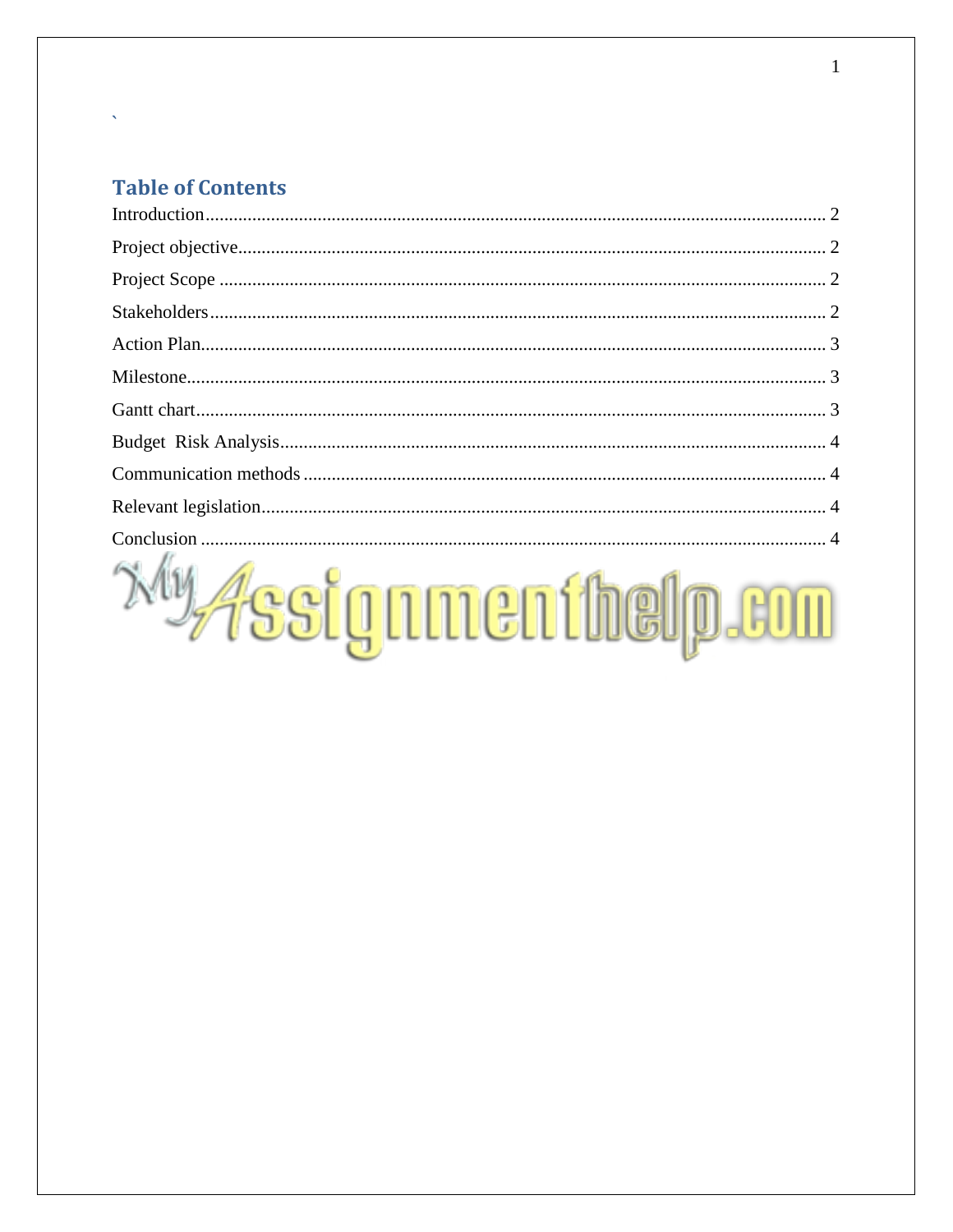#### **Introduction**

<span id="page-2-0"></span>Event management plan is a process of planning festival, ceremony, competition, concert, party or any celebration. Various types of event management can be created like birthday, reunion, marriage etc this planning consist of a proper management which includes budgeting, establishing dates, reserving the place for event and other necessary works (Masterman, 2004). Even planning may include budgeting, group discussion, arranging decor, catering, emergency plans, direct or alternate speakers, coordinating location support etc. Even the event management is also considered as the best way of communication and marketing options that many of clubs and companies use. This works as a communication tool as it deals with various promotional clients that may be asked for music's, live entertainment etc.

#### <span id="page-2-1"></span>**Project objective**

The main objective of the event management plan is to provide all sorts of information's to every people, to introduce all types of cultures through out our world, a club named 'MAEJESTRO' have created an event management plan where the event sets to create a nationalism and revealing all different cultures of all countries present all over the world. Not only this is the main factor of the event, it also shows the unity among all countries present in the world, it plans for showing all beautiful heritages present then introducing all types of cultures, creativities, foods, songs and even all types of languages present all over the world. It organized a complete relationship and memoranda of the world (Whitford, Dunn and Cooper, 2013).

## <span id="page-2-2"></span>**Project Scope**

The scope of the project is just to create a complete festival based on merging of different culture present all over the world. I organised an even of one month in the month of February and i will continue till the end of the month. Chief guests and famous stars of different countries will come and gather to persist the live show. Event planning also includes budgeting, create dates and alternate dates, contasting and reserving the event site, acquiring permitt and alcohols permits, insurance licenses, coordinating transportation and parking all things are done in a proper manner. Throughout the time the event will take place all the day and all the night for that the passes are made for the show.

## <span id="page-2-3"></span>**Stakeholders**

A stakeholder is a accountant, organisation, share holder, people, labour or an other people those who are present at the event management plan and work hard to give the plan a life. They may also exert influence over the project's objectives and outcomes (Masterman, 2004). The event management team must clarify the stakeholders, ascertain their necessities and expectations and to the coverage probable, administer their inspiration in relation to the prerequisites to make sure a flourishing project. All stakeholders present in the club have an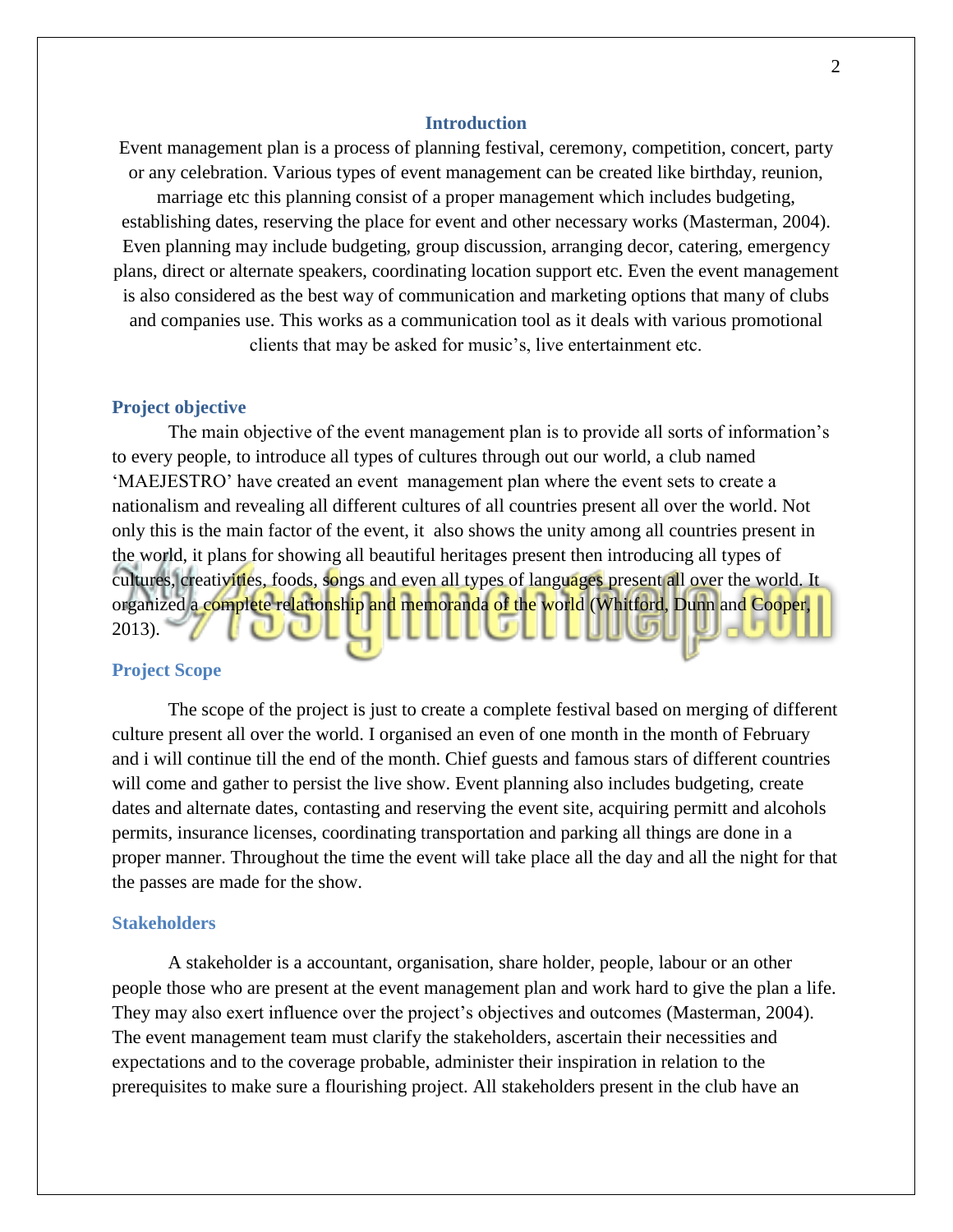adorable impact until the last day of the event, and the contribution of all the people is unspeaking and unbelievable.

# <span id="page-3-0"></span>**Action Plan**

Strong security systems are created during the show is organized, arrangement of medicines emergencies are also created. Not only this emergency entry and exit are also being created, hygienic foods, drinks and places are made. All sorts of safety precautions are done just to avoid any sorts of accidents or problems or difficulties. Police force will be very active such that the criminals and any bad peoples cannot enter into the event area.

### <span id="page-3-1"></span>**Milestone**

| <b>Milestone</b>                | <b>Target Date</b> |
|---------------------------------|--------------------|
| Human Resource Volunteer        | <b>First Month</b> |
| <b>Proper Budget Allocation</b> | Second Month       |
| <b>Selecting Location</b>       | <b>First Month</b> |
| Sponsorship                     | <b>Fifth Month</b> |

<span id="page-3-2"></span>

| Month before the event<br>$-3$<br>$-2$<br>$-5$<br>$-1$<br>$-6$<br>$-4$ |  |
|------------------------------------------------------------------------|--|
|                                                                        |  |
|                                                                        |  |
|                                                                        |  |
| <b>Initial Planning Meeting</b>                                        |  |
| Write the budget                                                       |  |
| <b>Entertainments Bookings</b>                                         |  |
| <b>Publicity Design</b>                                                |  |
| <b>Publicity Printing</b>                                              |  |
| <b>Publicity Distribution</b>                                          |  |
| <b>Set Price/ Review budget</b>                                        |  |
| <b>Ticket Printing</b>                                                 |  |
| <b>Ticket Selling</b>                                                  |  |
| <b>Press Release Written</b>                                           |  |
| <b>Facebook Event Page set up</b>                                      |  |
| <b>Tech &amp; Decoration Planning</b>                                  |  |
| On the night management                                                |  |
| <b>Review</b>                                                          |  |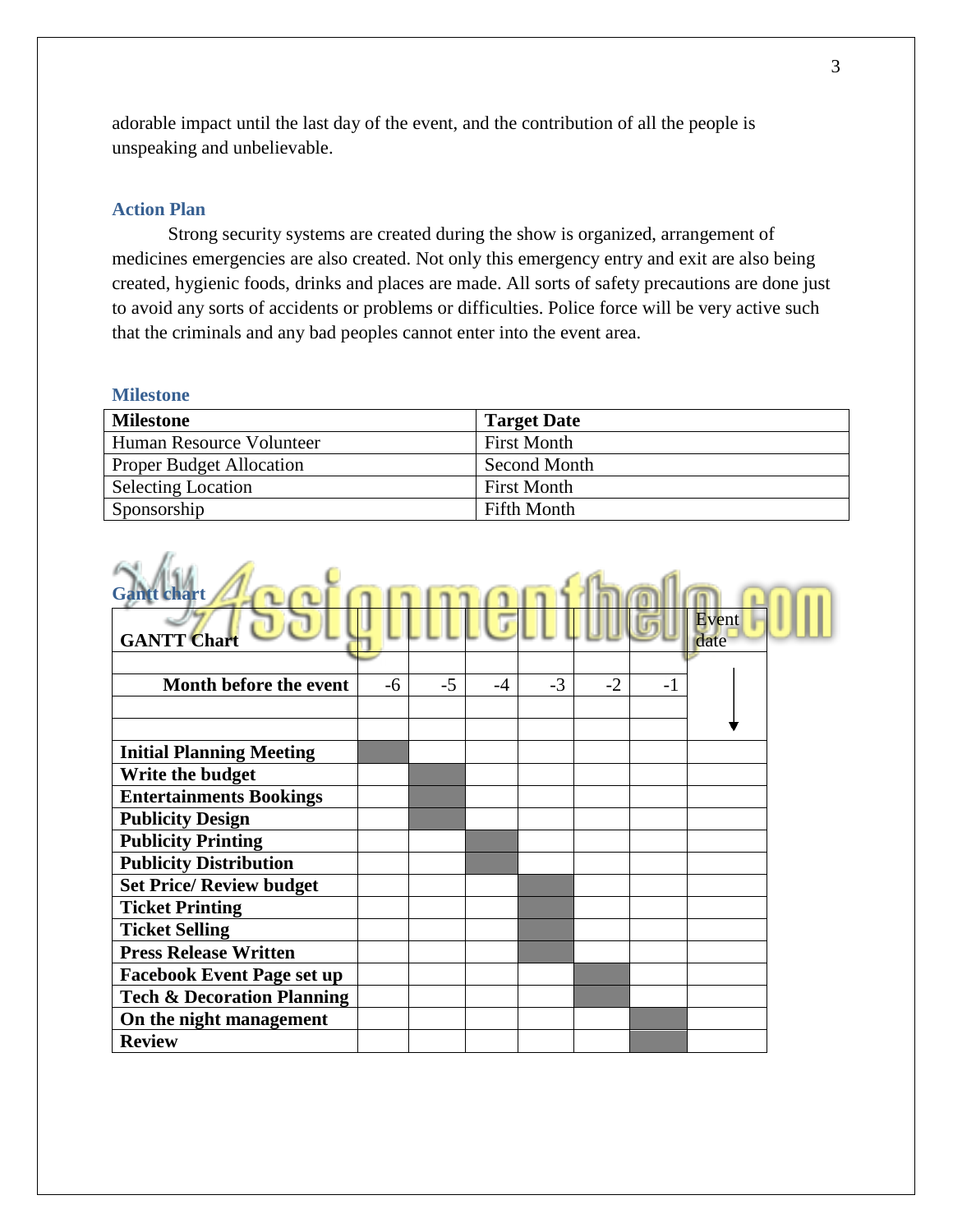#### <span id="page-4-0"></span>**Budget**

| <b>Multicultural festival</b> |          |  |  |
|-------------------------------|----------|--|--|
| Human Resource Volunteering   | \$10,000 |  |  |
| Location                      | \$15,000 |  |  |
| Event management Expenses     | \$20,000 |  |  |
| Subtotal                      | \$45,000 |  |  |
| Contingency                   | \$5,000  |  |  |
| Total                         | \$50,000 |  |  |

# <span id="page-4-1"></span>**Communication methods**

d a

Various procedures are being made for the advertisement of the event, firstly it can be founded on all websites as ads and all coupons will be available there (Getz, 1997). The event will be forecasted on ever TV channels and advertisements are done and various hand leaves were made. Various sponsors were also pointed for the show, in every high ways and bridges large posters were made through all this things it would definitely move to ever people. bet kar

<span id="page-4-2"></span>

| <b>Risk Analysis</b> |          |       |                     |
|----------------------|----------|-------|---------------------|
| <b>Risk</b>          | ikelihoo | mpact | <b>Mitigation</b>   |
| Improper             | Likely   | Major | Proper              |
| communication        |          |       | communication       |
| method               |          |       | method              |
| Capital Allocation   | Likely   | Major | Proper Planning and |
|                      |          |       | forecasting         |

#### **Relevant legislation**

During organising, the event management related to the multicultural festival several law and legislation are followed which help to maintain the legal issue related with the project. The law applicable in this case according to the Australia law is social security act 1991, which help to keep and preserve the security of social issue and society in the Australia (Getz, 1997).

# <span id="page-4-3"></span>**Conclusion**

Multicultural festival is a place for public celebration, which represent displaying the ethnic culture of local and domestic communities resettled due to migration. The report help to provide a clear and precise idea about the event management and how a project manager should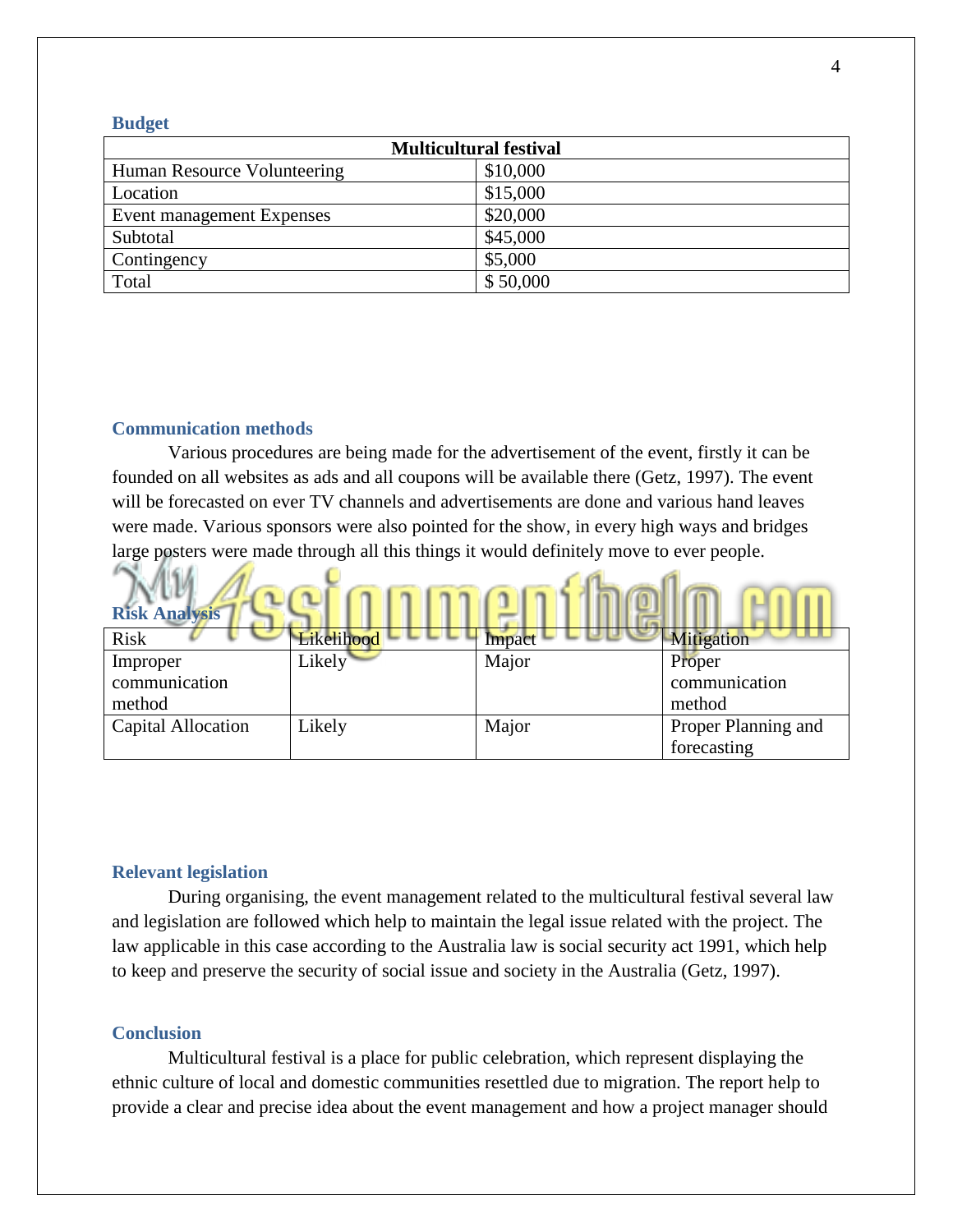evaluate and execute the event, and side by side helps to make the event one of the successful events. The report also suggests that multicultural festival consist of three key characteristic cultural celebration, cultural identity and expression. With the help if event organization of multicultural festival allow both ethnic minorities and dominant population the option and opportunity to mix with the family and friend (Bamford, 1991).

*<b><i><u>My Assignmenthelp.com</u>*